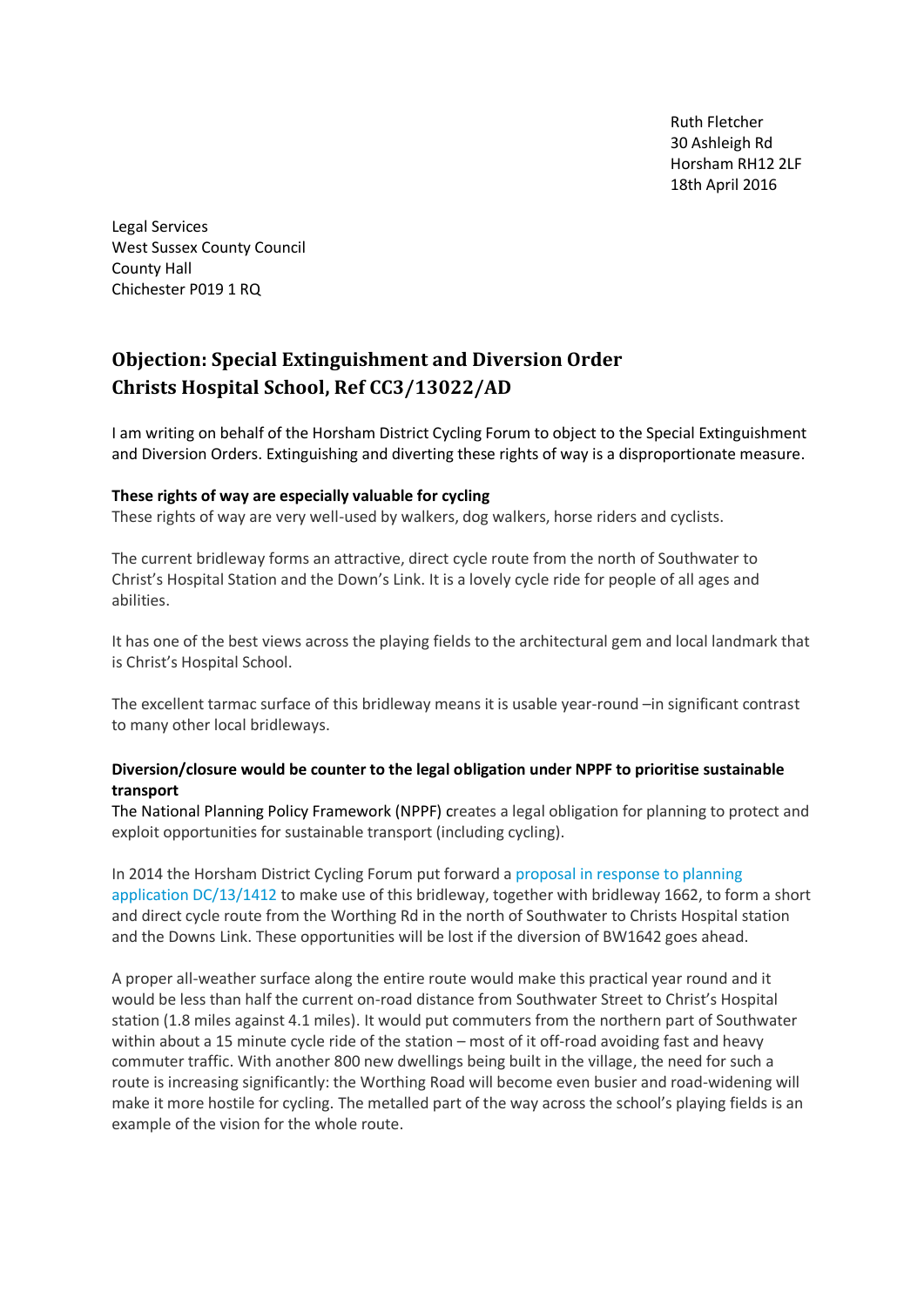The school, residents, WSCC, HDC and Southwater Parish Council all recognise that Christ's Hospital hamlet is blighted by commuter cars parking on the verges and junctions – typically over 60 cars every weekday. The proposed cycleway would contribute to solving this problem by improving uptake of sustainable transport and reducing the need for commuters to drive to the station.

#### **The risks are not high enough to justify the order**

Christ's Hospital School has not demonstrated that there is a meaningful level of threat, violence, alarm, distress or other risk to health and safety.

From viewing the school's incident log, it is clear that over a period of several years there have been very few significant incidents. For some of these, access to the site was almost certainly obtained from another place, not the bridleway, for example thefts from the tennis pavilion which is near the road.

The majority of incidents are trivial things such as dog fouling and picnicking which pose no higher risks than those faced by all children when they go to parks, playing fields and other open spaces.

It is clear that the school does not regard the risks as significant. The school is required to safeguard the pupils and, if it had really considered the risks to be serious, it would already have taken more temporary measures both to safeguard the children (such as fencing off the bridleway, securing the perimeter of the cricket pavilion, extending the existing CCTV system to the vicinity and putting up additional notices reminding the public not to trespass) and to protect its vulnerable property from vandalism.

The school allows its older pupils to travel unsupervised into public areas such as Horsham town centre where the same risks (flashers, dogs, broken glass etc.) are present to a similar or higher level than are present here. Parents could reasonably expect an adult to be available to supervise younger pupils when roaming the extensive grounds.

The bridleway does not pass through or close to the main school area or its buildings.

The police are stated to be "silent" on the risks – indicating they do not consider there to be a serious problem here.

#### **The school has not taken reasonable alternative measures**

For example, it would be practical to put up a fence or hedge alongside the bridleway (with gates for legitimate access by school pupils and staff) as well as more prominent notices telling people to stay off the private land and/or install CCTV (as they have used elsewhere on the site). These measures would be straightforward and no more disruptive or expensive than the measures which the school is willing to implement in order to divert and close the rights of way.

The school has an obligation to provide an appropriate level of supervision to safeguard the children in its care. It is not reasonable for the school to expect to be able to exclude the public from large tracts of the surrounding land simply in order to reduce the need for appropriate supervision.

This is an historic route. BW 1642 is an ancient way which pre-dates the establishment of Christ's Hospital School in 1902 on the site. The school has always known of its existence and has had an ongoing opportunity to design its operations to accommodate the existence of the bridleway. There has been no sudden change of circumstances to justify closure or diversion of rights of way.